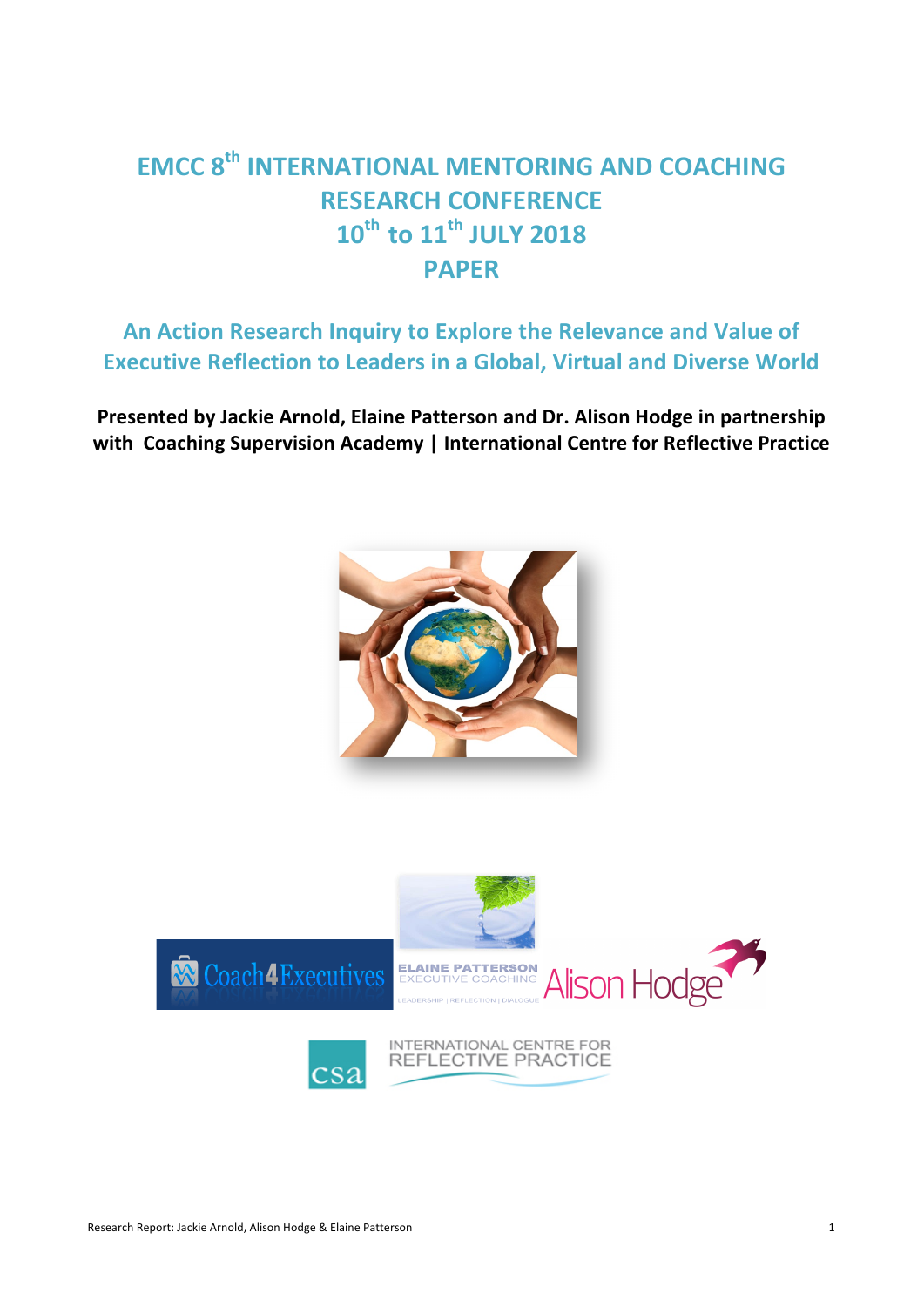# **Abstract**

An Inductive Action Research Methodology was co-designed and co-created. Thematic Analysis was used to analyse the data. The study found that Executive Reflection was valuable and relevant to the Volunteer Leaders in a global virtual and diverse world. Reflection was found to be a vital, invaluable and imperative oasis for leaders to enable them to learn how to adapt, evolve and transform themselves, in order to lead themselves and their teams or organisations in fast moving environments. A refined definition of Executive Reflection was created and it is recommended that the practice is formally recognized. New thinking on the resourcing of practitioners to offer Executive Reflection to global leaders recommended.

#### **Key Words**

Leaders; Executive Reflection; Leadership Supervision; Executive Coaching; Action Research; Reflection

#### **1. Introduction**

Our paper explores how three colleagues co-designed and co-created an Action Research Inquiry to explore the relevance and value of Executive Reflection in a global, diverse and virtual world.

#### 2. **Background**

Jackie Arnold and Elaine Patterson (The Researchers) came together early in 2016 because of a shared curiosity about the potential relevance and value of Executive Reflection as a distinct practice, sometimes referred to as Leadership Supervision – to resource and support leaders particularly those leading in a global, virtual and diverse (GVD) world.

The term and emerging practice of "Executive Reflection" was evolving from the course content, approaches and methodology of the Coaching Supervision Academy's Diploma in Coaching Supervision. The Researchers coined the phrase "GVD" Global Virtual Diverse (instead of the more commonly used acronym VUCA from Johansen (2012) as it was felt to better represent the realities of leading today.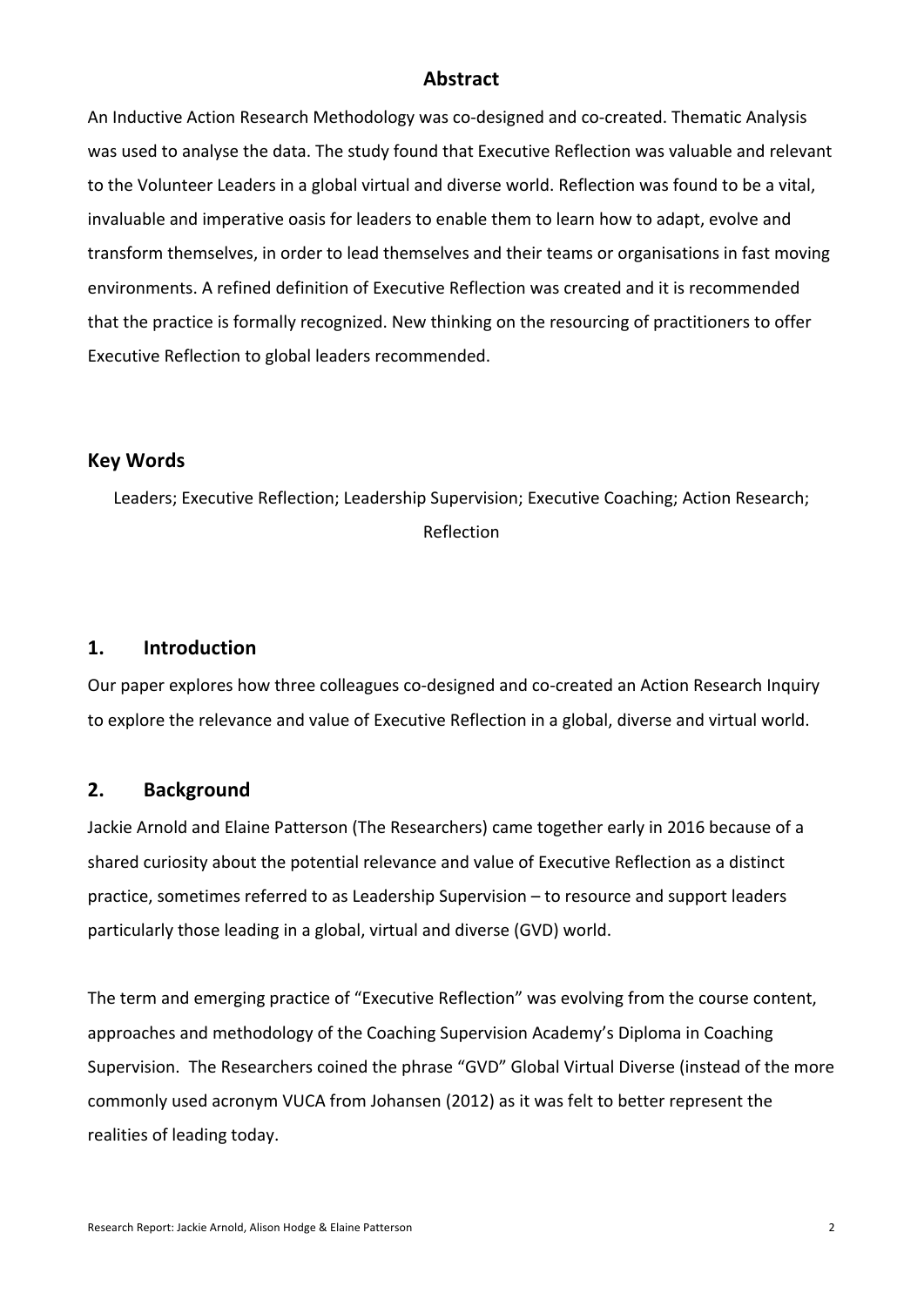At that time, there had been little research into how the 'Executive Reflection' conversation could help leaders working in GVD environments. This research was intended to fill that gap, taking an inductive approach to establish what is happening in this field.

# **3. Context**

The Researchers noticed that Leaders are working in ever more volatile, fast paced, diverse and complex circumstances. They also noticed that Leaders are increasingly required to support staff in multi-cultural contexts, working both virtually and globally. This required new ways of thinking, relating, working and innovating, not only to manage day to day but also to create the future.

In the Researchers' respective practices they noticed that, increasingly, their clients in leadership roles were:

- 1. looking to do more with fewer resources in less time
- 2. wanting themselves and their employees to be more resourceful and resilient
- 3. needing safe confidential spaces to think clearly to make effective decisions
- 4. wanting to inspire and motivate their people (in a world where "command and control" no longer works

and

5. keen to understand how best to lead people who are working in global, virtual and diverse environments 

The findings from their literature review spurred the Researchers on to see if it was possible to take the best from these three interconnected worlds of coaching, coaching supervision and reflective practice to create a "hybrid" practice which could better meet the questions and challenges which today's leaders encounter while working in a GVD world.

# **4. Working Definitions**

#### "Executive Reflection"

*"Executive Reflection (sometimes called Leadership Supervision) is a distinct practice. It provides a creative and reflective space and generative oasis for Leaders to gain a "Helicopter-Vision" which includes themselves, their work, their relationships with*  themselves, with others and with their wider environment at work"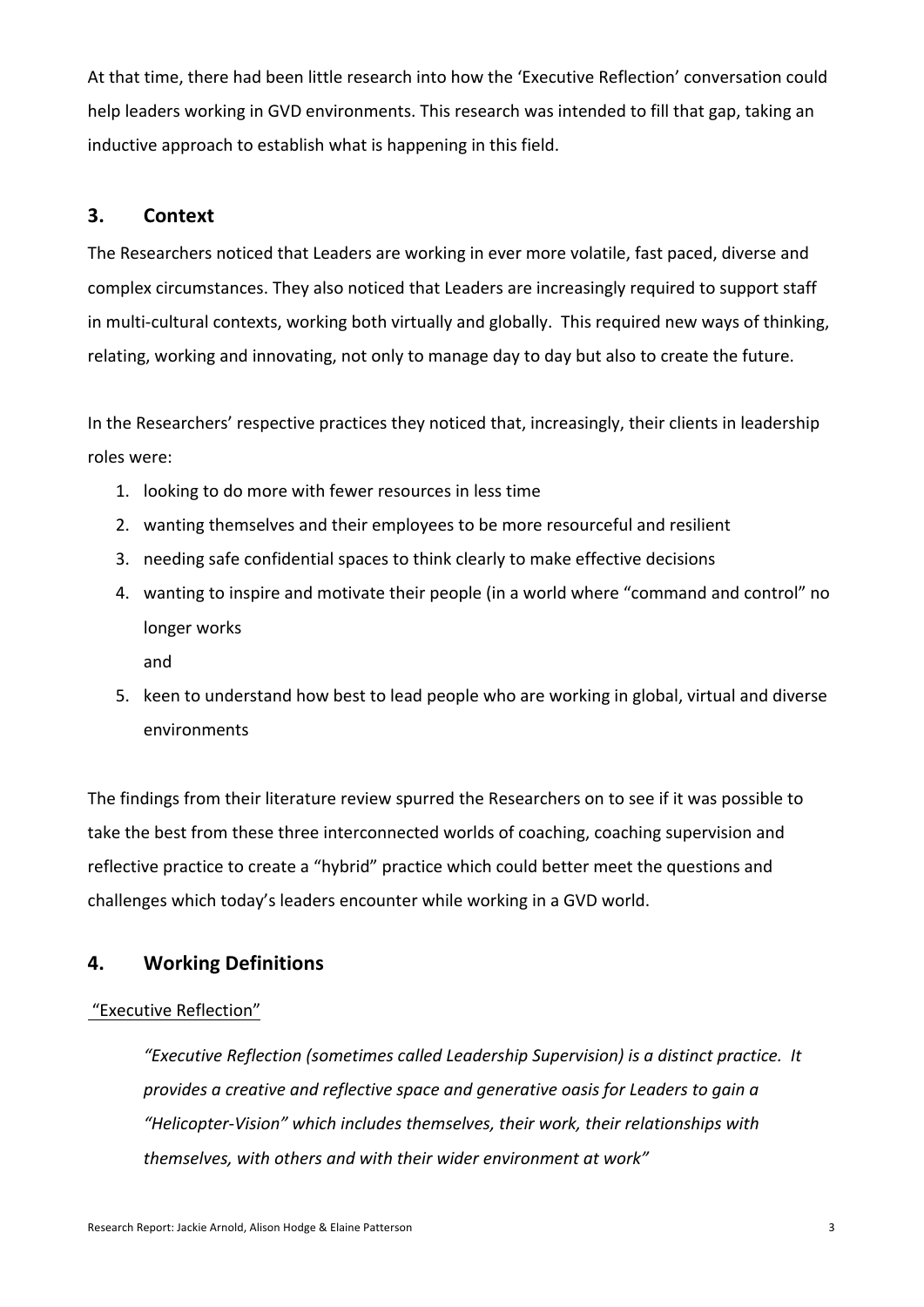## "GVD"

The terms "Global", "Virtual" and "Diverse" aims to capture the essence of business and organizational life today that leaders now need to attend to as they shape vision, goals, deliveables and inspire performance.

- Global the worldwide nature, stretch and web of work which can cross continents, time zones, cultures and language
- Virtual computers, the web and digital technology have enabled leaders to reach, communicate, co-ordinate and deliver work to customers and clients globally
- Diverse the cultural mix and blending of many different countries, languages, identities, cultures, races and languages which can exist in just one person, in a team and in an organisation.

# **5. Research Question**

Our research question was framed as follows:

*"An Action Research inquiry to Explore the Relevance and Value of Executive Reflection to Leaders in a Global, Virtual and Diverse World"*

The aim was to identify and understand more fully how to provide and support executive and leadership development in a GVD world.

# **6. Research Methodology**

The Researchers developed the project using Action Research Methodology, at the heart of which is inquiry into and changes to practice and the wider system in which the work takes place (McNiff, 2017).

Lewin first coined the term "action research" (1944). He described action research as "a comparative research on the conditions and effects of various forms of social action and research leading to social action" that uses "a spiral of steps, each of which is composed of a circle of planning, action and fact-finding about the result of the action" (1946). This Methodology invited the Researchers to take a collaborative and co-operative approach, informed by inquiry and curiosity. The choice of methodology was also congruent with the process and methods of Executive Reflection and coaching supervision practice (Murdoch & Arnold Eds, 2012).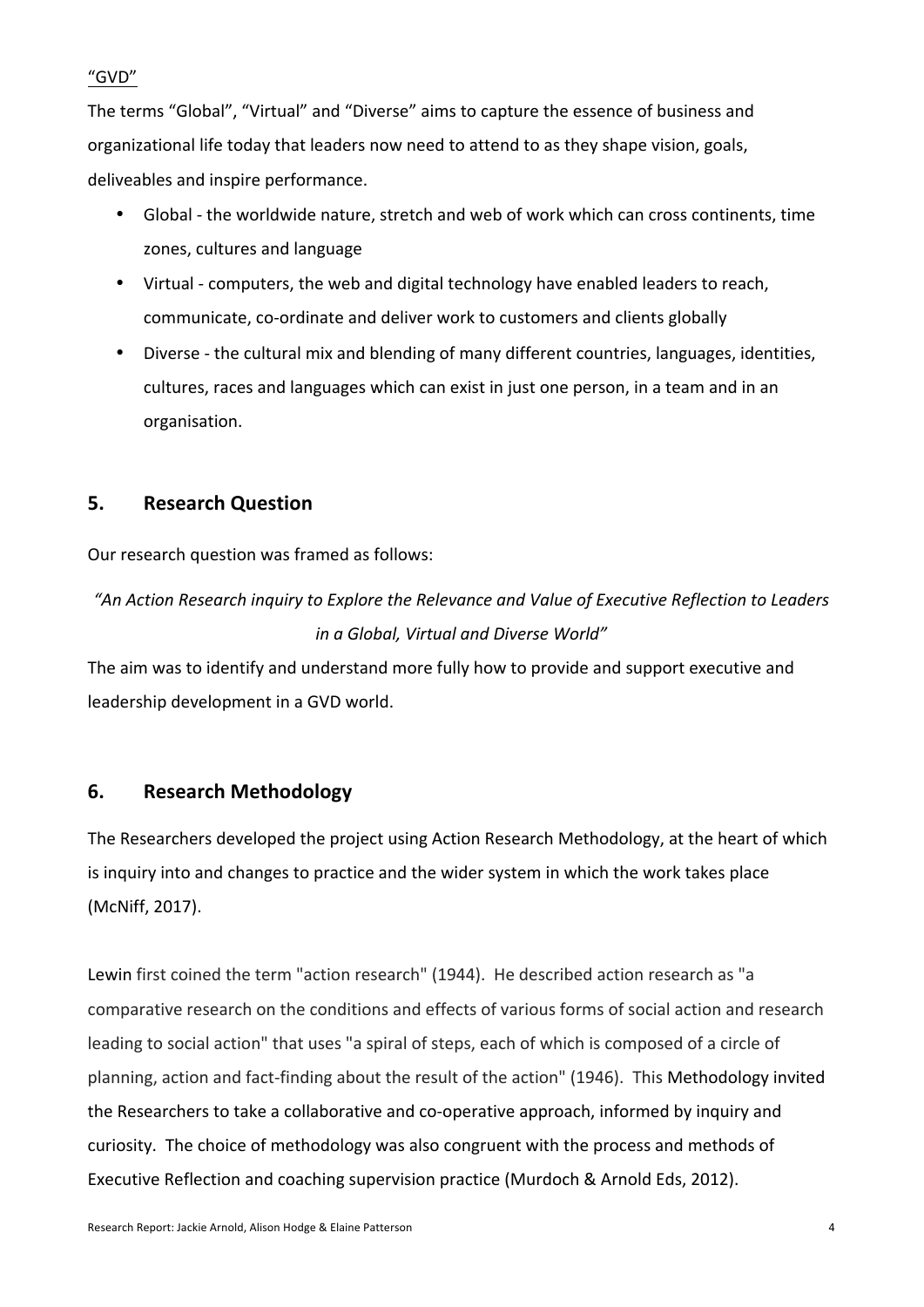# **7. Research Design**

Two groups of global participants were invited to participate in the project: 10 Volunteer Leaders (VL) and 10 Volunteer Practitioners (VP). They were organized into 10 pairs (dyads). Each dyad engaged in three cycles of inquiry in the form of 'Executive Reflection' sessions of 1.5 hours' duration each. Each participant then engaged in a semi-structured interview with one of the Researchers to conclude the data gathering.

Recruitment of the participants involved two elements using the method of "snowballing" that involves "finding a small number of subjects who, in turn, identify others in the population" (Gray 2009). 

The Researchers invited a number of VLs to participate from their own networks, based on differences in age, organizational contexts and geographical locations. At the same time, the Researchers offered an invitation to a (random) number of Volunteer Practitioners (VP) accredited as CSA Leadership Supervisors. Individuals who expressed an interest were sent the research design and protocol, at which point they were free to agree to participate or decline.

10 VLs and 10 VPs were recruited. Participants were located in the UK, France, Switzerland, Malaysia, China, Australia, America and Canada and worked globally with global reach. There were 12 women and 8 men. The Researchers then randomly allocated the VLs to VPs without formal matching through chemistry sessions but they did take into account any declared past or dual relationships, in which case new pairings were found. We chose this approach because the Researchers did not want to impose any of their own assumptions (about what). They also wanted to explore new approaches to matching. The risk was that the pairings had not chosen each other. However, there was a clear exit strategy in place for all participants.

# **8. Data Gathering**

Data was collected from the Reflective Logs that each VL and VP submitted at the end of each cycle. The Reflective Logs invited the participants to respond to the following questions: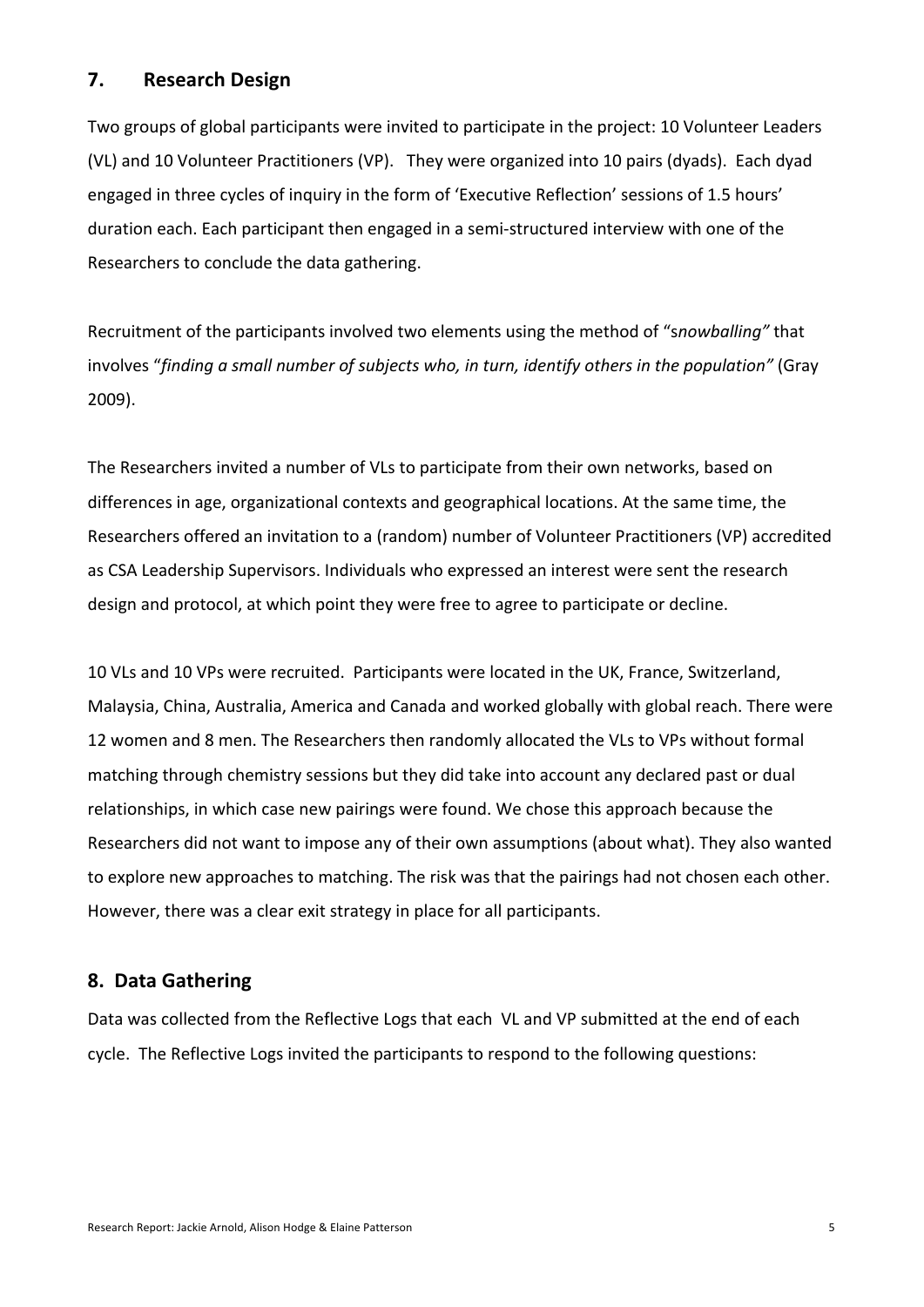- What was the relevance of the session for you?
- What was the value of the session for you?
- What / how have your thinking, decision-making or relationships changed as a result of the session?
- Is there anything else you would like to add?

After the 3<sup>rd</sup> session, the Researchers each conducted a recorded 30-minute, semi-structured telephone interview with each participant who shared their final reflections on the relevance and value of the process and outcomes of their encounters.

# **9. Data Analysis**

Thematic analysis was used to mine the data (Braun and Clarke 2006).

The Researchers met face to face to analyse the data from Cycles 1 to 3. Time constraints meant that they met virtually via Zoom to analyse the majority of Cycle 4 - the transcripts from the semistructured interviews. Jackie Arnold took responsibility for writing up the findings for the VLs. Elaine Patterson took responsibility for writing up the findings for the VPs. The Researchers noticed what was continuous and what was unique to each Cycle and the patterns that recurred and new themes that emerged.

There was then a further final stage when the Researchers met to extract the final interpretation and conclusions from the data and to prepare the final report of the research findings for publication. 

# **10. Conclusions**

The overall conclusions are as follows:

# a. Value and Relevance of Executive Reflection

From the data, Executive Reflection was found to be valuable and relevant to the VL's in a GVD world. It provides an invaluable and imperative oasis for leaders to enable them to learn how to adapt, evolve and transform themselves, in order to lead themselves and their teams or organisations in the face of fast moving external business environments.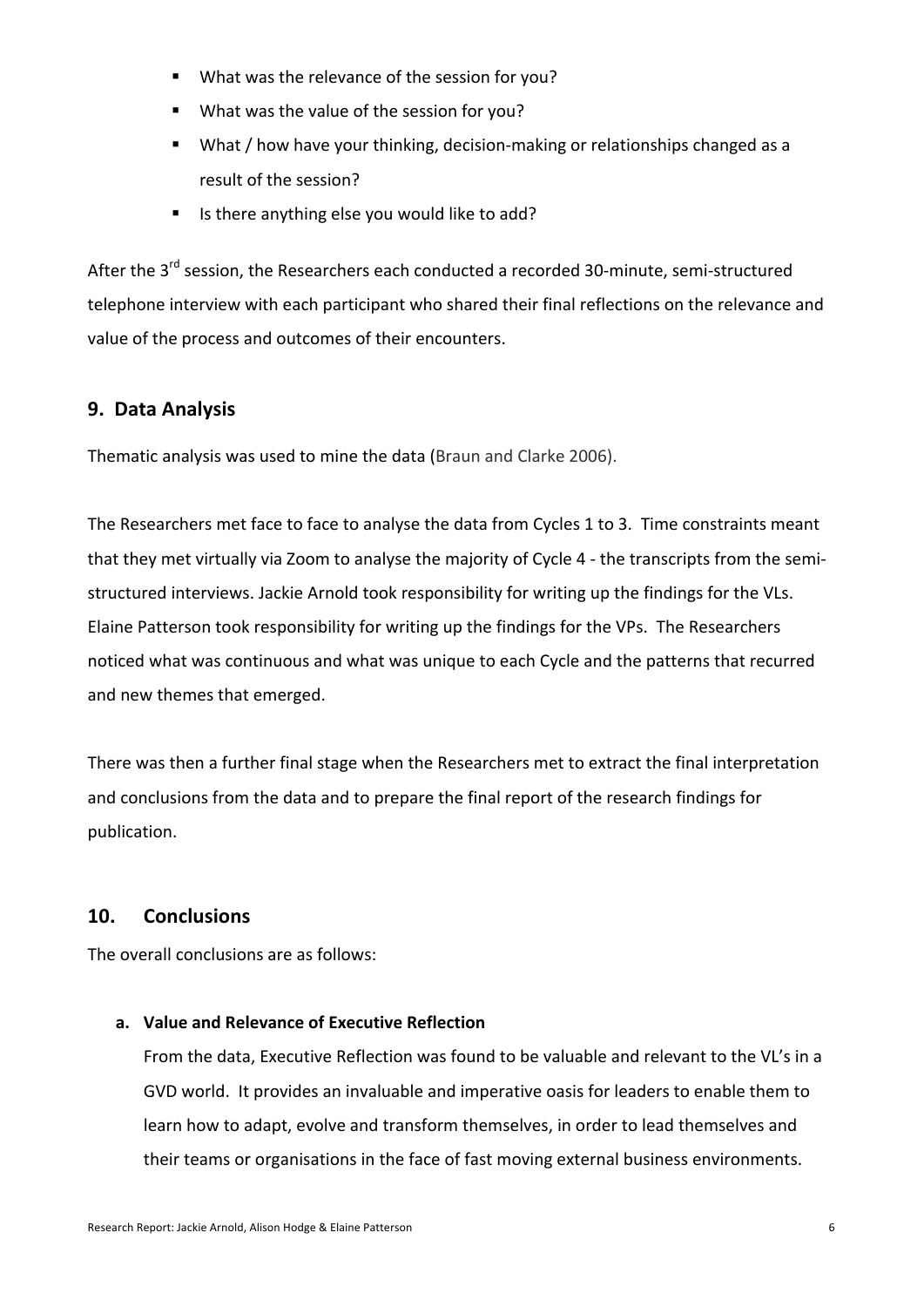#### **b. GVD Acronym**

This descriptor did not appear to impact on relationships or outcomes. The Researchers have therefore concluded that GVD should be used with the acronym VUCA as a shorthand to describe and capture the whole the experience of living and working today.

#### **c. Definition of Executive Reflection**

The Researchers' original definition of Executive Reflection was broadly validated but also needed to be refined in the light of the project's conclusions.

In essence Executive Reflection could be described as "super-vision" for leaders in the context of leadership. Executive Reflection is typically geared to the higher levels of change and works at the levels of mission, purpose and identity (Dilts 2012). Executive Reflection attends to the normative, formative and restorative functions of supervision (Proctor 1997).

Executive Reflection is an independently co-created learning partnership and distinct developmental practice built on trust, safety and service. Executive *Reflection provides a uniquely creative, compassionate, resourceful and generative* reflective oasis for Leaders to gain a robust Super-Vision of WHO they are, WHY *they lead and HOW they lead. Executive Reflection attends to both their personal* and professional development to resource leaders to lead wisely in turbulent times.

#### **d. Practice Development**

The Researchers' description of the work of the VP was validated and reads as follows:

The Practitioner works as an independent and confidential witness, companion, *mirror* and observer providing a creative space and non-judgmental container for deep thinking and reflection. The Practitioner creates the personal and environmental conditions for the Leader to gain profound insight, resourcing and *learning to ignite personal, team and organizational change and wise action.* 

The research also revealed that the VPs required particular qualities and training for this practice. A certain level of maturity (defined as both skills and personal development,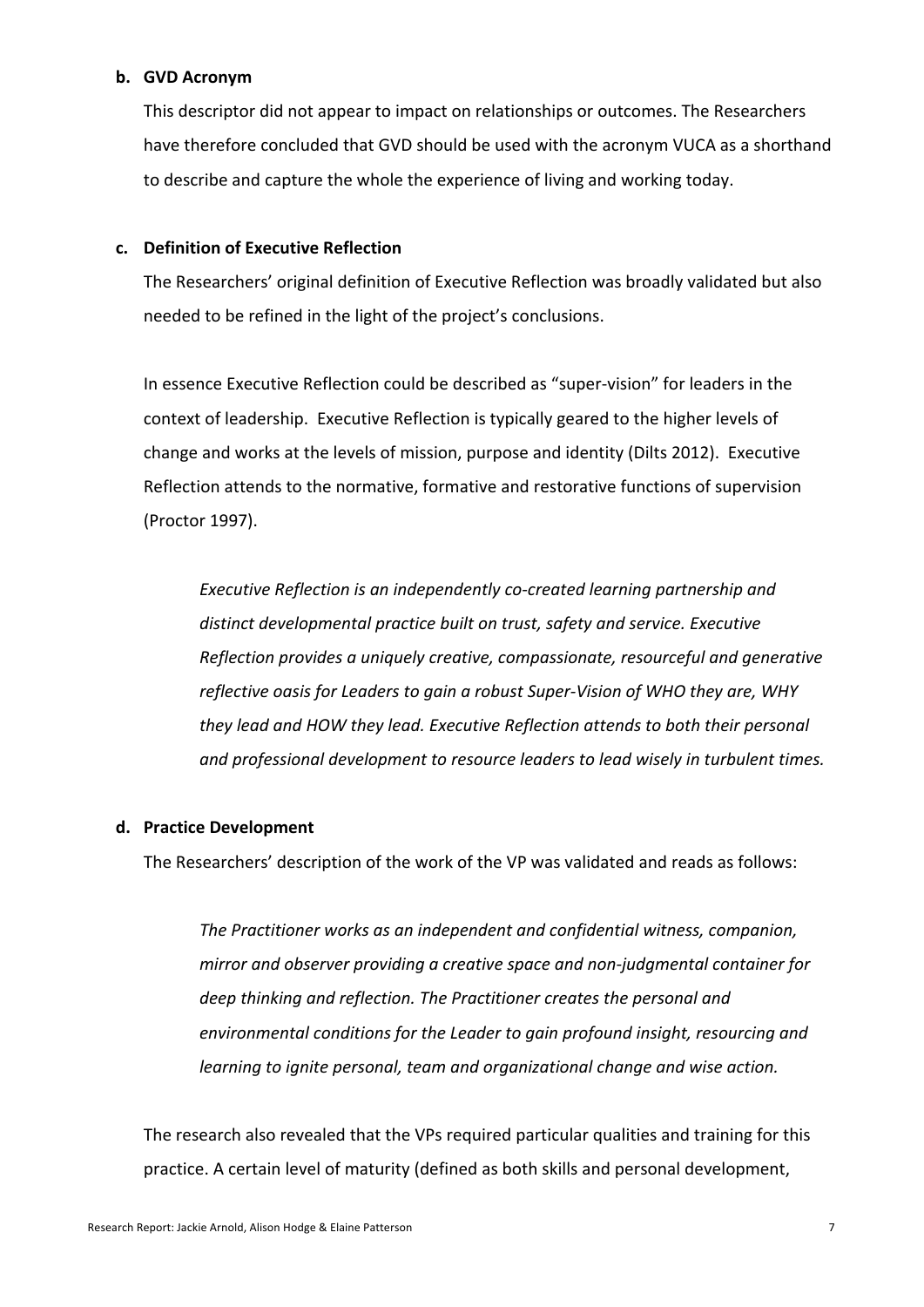reflective capacity and life experience) was needed from both the VL's and VP's to benefit from this level, quality and type of intervention

#### **e. Chemistry Sessions**

We found that chemistry sessions might not be always necessary or relevant if robust contracting was put in place.

# **f.** Action Research Methodology

The Researchers found that the Action Research Methodology was congruent and compatible with the practice of Executive Reflection. The methodology generated robust, rigorous evidence.

# **11. Research Recommendations**

The recommendations are as follows:

## 1. **Acronyms of VUCA and GVD**

VUCA and GVD together describe the realities of leadership today. The use of one or other on its own does not reflect the complexity of today's realties.

#### 2. **Recognition of Executive Reflection as a Distinct Practice**

Executive Reflection is recognized as a specific developmental intervention to grow leaders and resource them to lead in today's VUCA GVD world. Executive Reflection is a form of "super-vision" for leaders in the context of their leadership.

#### 3. **Development of Executive Reflection Practitioners**

Further work is carried out by Coaching Supervision Academy | International Centre of Reflective Practice to define the skills, training, resourcing and support of Executive Reflection practitioners super-vising leaders in a VUCA GVD world.

#### 4. **Promoting Executive Reflection to Leaders**

Communicating the value and relevance of Executive Reflection to leaders leading in a VUCA GVD world is now vital. New ways of reaching new audiences who would benefit from this intervention need to be found.